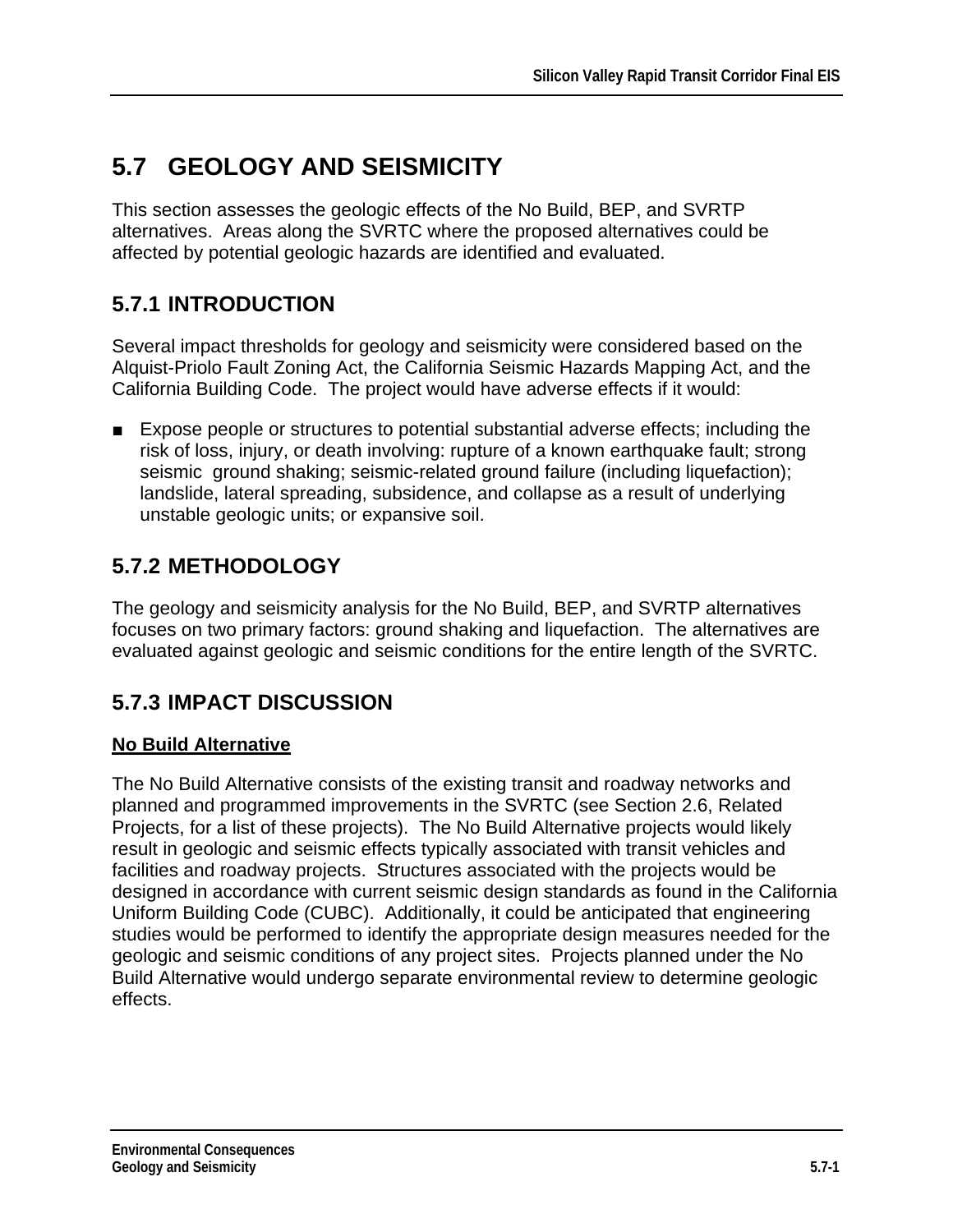#### **BEP and SVRTP Alternatives**

#### **Surface Fault Rupture**

There are no known active faults crossing the SVRTC and it is not located within an Earthquake Fault Zone as defined and mapped under the Alquist-Priolo Earthquake Fault Zoning Act. Therefore, the potential for ground rupture due to faulting is considered very low. The closest distance to a mapped active fault trace is the BEP and SVRTP alternatives south end of the Hayward Fault at approximately 1.3 kilometers (less than 1 mile) from the Warm Springs Station in Fremont. Therefore, the potential for ground rupture due to faulting is considered very low and no mitigation would be required.

#### **Ground Shaking**

The three active faults in the SVRTC with the greatest potential for ground shaking are the San Andreas, Hayward, and Calaveras faults. Other faults in the region may also produce significant ground shaking. Therefore, the potential for strong ground shaking is considered moderate to high. The proximity of these faults and other nearby active faults, which are capable of generating large magnitude earthquakes, means that strong ground shaking would expose any structures and proposed alignments to strong seismic ground shaking. Structures could be damaged or destroyed and people could be harmed during a major seismic event.

If the Bank of America building is selected as the station entrance option for the Downtown San Jose Station, the building would be required to be seismically retrofitted to current applicable building codes consistent with Secretary of Interior standards. Refer to the Section 5.4, Cultural and Historical Resources, for adverse effects to this historic resource related to seismic retrofitting.

All structures associated with the BEP and SVRTP alternatives would be designed in accordance with current seismic design standards as found in the CUBC, as well as the BART Facilities Standards, Release 1.2 (May 2004). The ground motion criteria to be used for seismic design of the BART trackway structures—including tunnels, underground and aboveground passenger stations, bridges, retaining walls, cut-andcover, and U-wall subway structures—would be in accordance with SVRT Tunnel Segment Report on Seismic Ground Motions (HMM/Bechtel, 2005). These measures would minimize the potential exposure of people to harm from geologic or seismic hazards to a negligible level.

#### **Liquefaction**

The BEP Alternative falls partially or completely within liquefaction hazard areas on three Seismic Hazard Zone maps (Milpitas Seismic Hazard Quadrangle, October 2004; San Jose East Quadrangle, January 2001; and San Jose West Quadrangle, February 2002.). As these maps are based on a broad characterization of soil conditions, sitespecific liquefaction studies were conducted along the alignment to account for local soil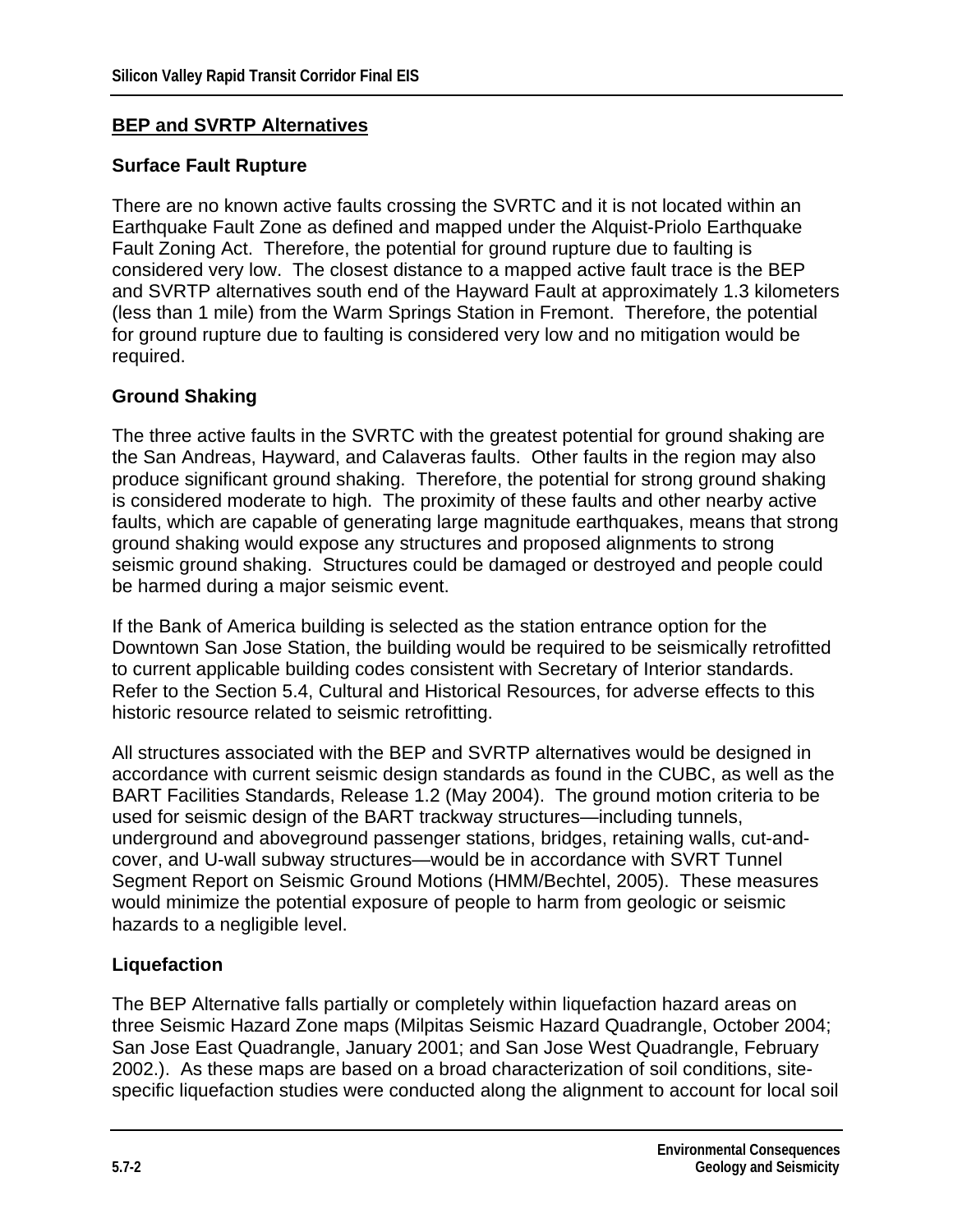variations. The results indicated that portions of the BEP Alternative are susceptible to liquefaction. In locations susceptible to liquefaction, the primary hazards are seismic induced settlement and temporary increase in lateral earth pressures on below-grade structures.

The BART Facilities Standards limit total settlements for trackway structure foundations to 1 inch or less; thus, there would be a need to reduce the liquefaction-related settlement hazard along some portions of the BART alignment. Methods used on recent BART projects include in-situ treatment/densification with vibro-replacement stone columns; load transfer to underlying bearing layers, which are non-liquefiable with soil/cement columns; and the overexcavation method via removal and replacement with compacted engineered fill. Methods considered to eliminate or minimize the effects of seismic liquefaction include, but are not limited to, in-situ densification with stone columns, dynamic compaction, vibro-compaction, surcharging, and/or compaction grouting. The exact methodology(ies) to be used will be determined during final engineering. These design requirements would reduce the potential exposure of people to hazard from seismic risk associated with liquefaction. Therefore, no mitigation is required.

#### **Earthquake Induced Landslides**

The SVRTC is located on nearly flat terrain, and is not identified on any California Geological Survey Seismic Hazard Zone maps as being potentially susceptible to earthquake-induced landslides. Therefore, this potential hazard is considered very low and no mitigation would be necessary.

### **5.7.4 CUMULATIVE IMPACTS**

Cumulative impacts are defined as two or more individual effects which, when considered together, are considerable. They may result from individually minor but collectively significant projects taking place over a period of time. With implementation of design requirements such as the California Building Code and BART Facilities Standards, the BEP and SVRTP alternatives would not expose people or structures to potential substantial adverse effects, including the risk of loss, injury, or death, due to geologic or seismic hazards. Furthermore, performance of BART facilities during previous earthquakes demonstrates that the design criteria that would be used for the proposed BEP and SVRTP alternatives are highly effective. Therefore cumulative geologic effects from the BEP and SVRTP alternatives would not be adverse.